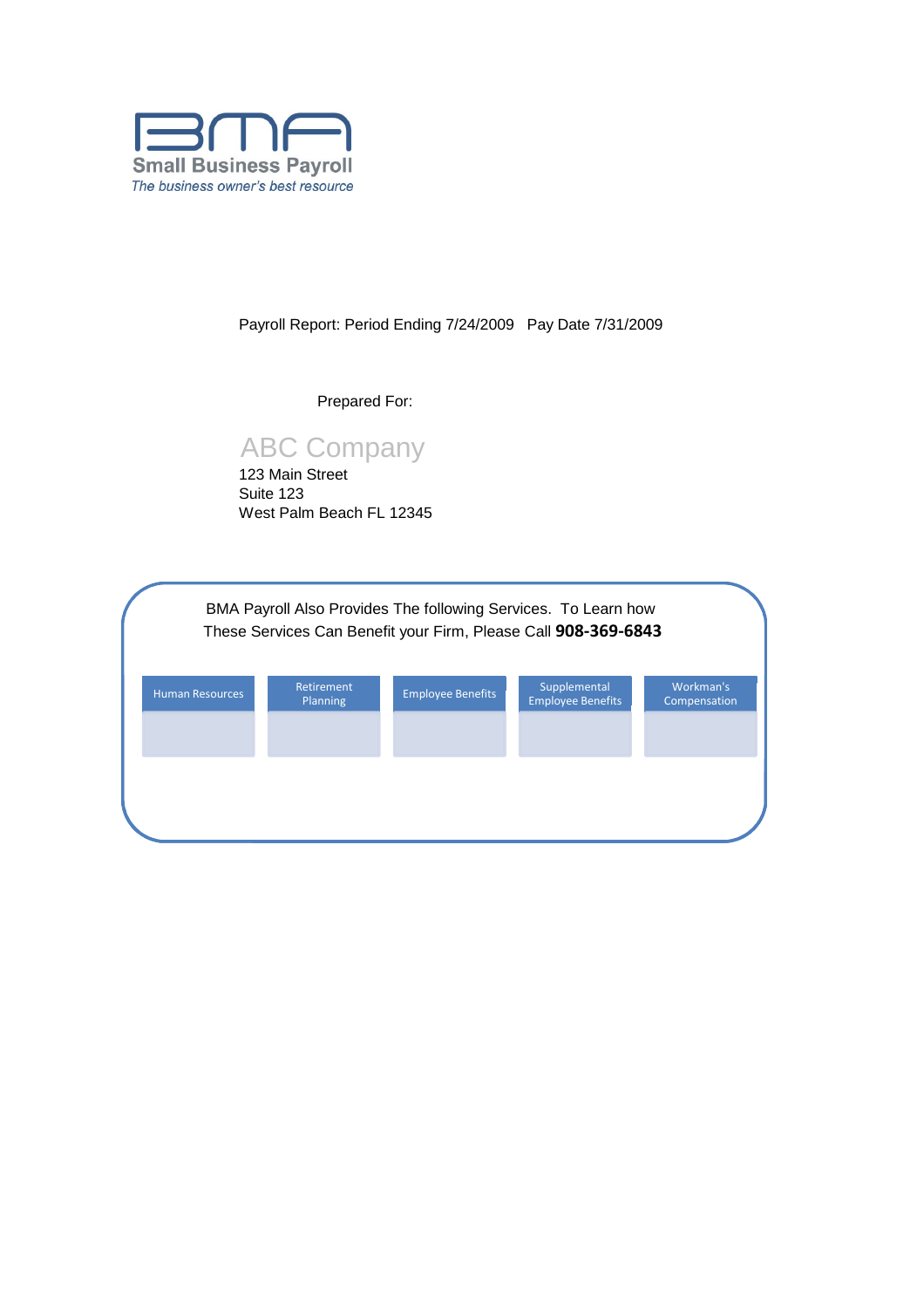

### **Payroll Details**

| <b>Amt Taxes</b>           | <b>Amt Deductions</b> | Amt Company                                | Amt                           |
|----------------------------|-----------------------|--------------------------------------------|-------------------------------|
| \$1,684.62 FIT             |                       |                                            | \$0.00                        |
| \$105.01                   |                       | SS                                         | \$105.01                      |
| \$24.55<br>Med             |                       | Med                                        | \$24.55                       |
|                            |                       | FL SUI                                     | \$0.00                        |
|                            |                       |                                            |                               |
| \$5,769.23 FIT             |                       |                                            | \$0.00                        |
| \$357.70                   |                       | SS                                         | \$357.70                      |
| \$83.65<br>Med             |                       | Med                                        | \$83.65                       |
|                            |                       | FL SUI                                     | \$0.00                        |
|                            |                       |                                            |                               |
| \$961.54 FIT<br>\$75.56    |                       | <b>FUTA</b>                                | \$0.00                        |
| \$59.62                    |                       | SS                                         | \$59.62                       |
| \$13.95<br>Med             |                       | Med                                        | \$13.95                       |
|                            |                       | FL SUI                                     | \$0.00                        |
|                            |                       |                                            |                               |
| \$1,843.27 FIT<br>\$238.88 |                       | <b>FUTA</b>                                | \$0.00                        |
| \$114.28                   |                       | SS                                         | \$114.28                      |
| Med<br>\$26.73             |                       | Med                                        | \$26.73                       |
|                            |                       | FL SUI                                     | \$0.00                        |
|                            |                       |                                            |                               |
| \$384.62 FIT<br>\$0.00     |                       | <b>FUTA</b>                                | \$3.08                        |
| \$23.84                    |                       | SS                                         | \$23.84                       |
| \$5.58<br>Med              |                       | Med                                        | \$5.58                        |
|                            |                       | FL SUI                                     | \$14.88                       |
|                            |                       |                                            |                               |
|                            |                       | \$201.48 Pretax Med<br>\$962.60 Taxable Me | \$71.15 FUTA<br>\$141.34 FUTA |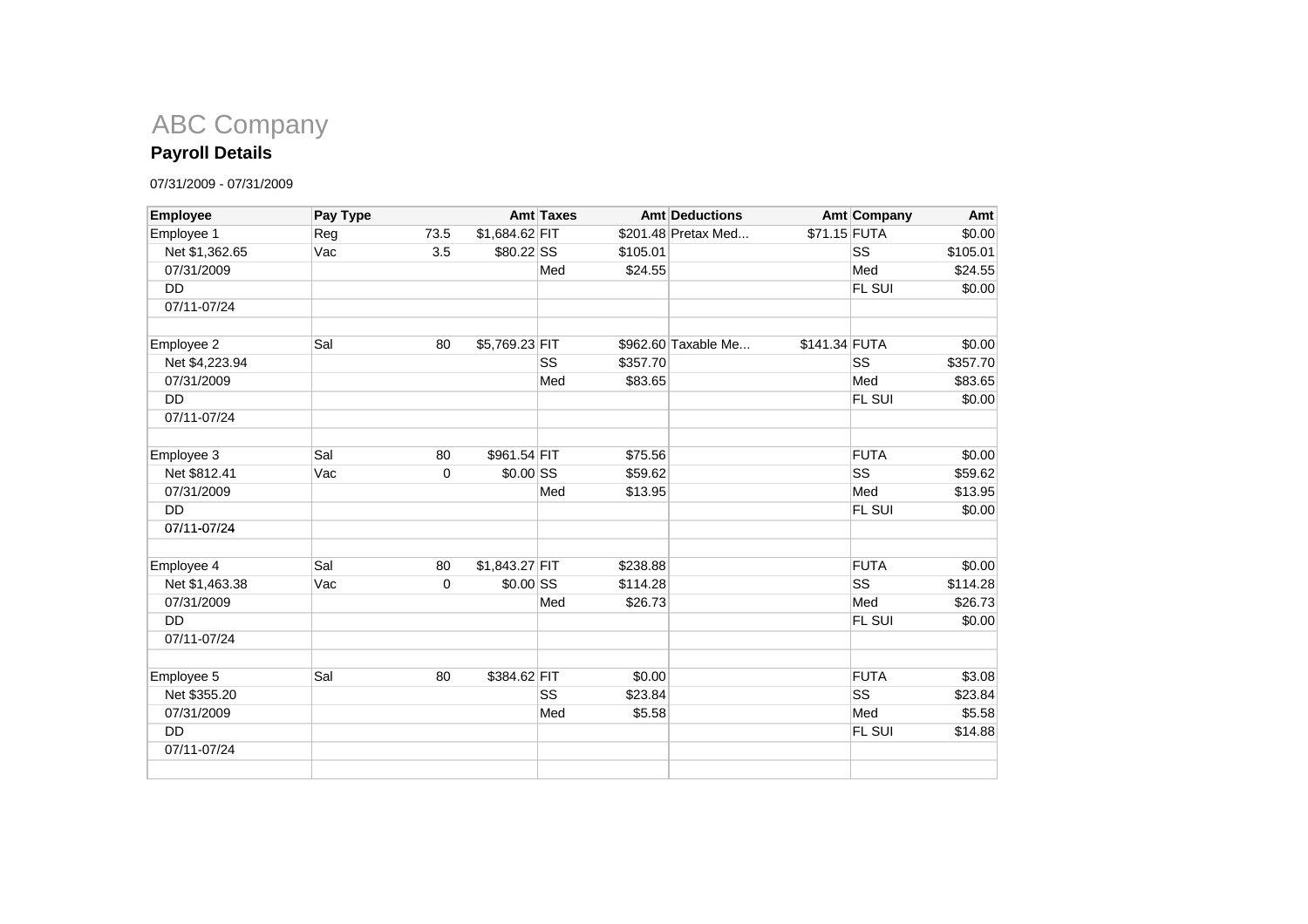| Employee 6      | Sal | 80   | \$769.23 FIT    |              | \$67.77    |                       |               | <b>FUTA</b>   | \$0.00     |
|-----------------|-----|------|-----------------|--------------|------------|-----------------------|---------------|---------------|------------|
| Net \$642.61    |     |      |                 | SS           | \$47.70    |                       |               | SS            | \$47.70    |
| 07/31/2009      |     |      |                 | Med          | \$11.15    |                       |               | Med           | \$11.15    |
| <b>DD</b>       |     |      |                 | NY IT        | \$0.00     |                       |               | FL SUI        | \$0.00     |
| 07/11-07/24     |     |      |                 | City         | \$0.00     |                       |               |               |            |
| Employee 7      | Sal | 80   | \$5,769.23 FIT  |              | \$1,041.22 |                       |               | <b>FUTA</b>   | \$0.00     |
| Net \$4,286.66  |     |      |                 | SS           | \$357.70   |                       |               | SS            | \$357.70   |
| 07/31/2009      |     |      |                 | Med          | \$83.65    |                       |               | Med           | \$83.65    |
| <b>DD</b>       |     |      |                 |              |            |                       |               | FL SUI        | \$0.00     |
| 07/11-07/24     |     |      |                 |              |            |                       |               |               |            |
| Employee 8      | Sal | 80   | \$769.23 FIT    |              | \$46.71    |                       |               | <b>FUTA</b>   | \$0.00     |
| Net \$663.67    |     |      |                 | SS           | \$47.70    |                       |               | SS            | \$47.70    |
| 07/31/2009      |     |      |                 | Med          | \$11.15    |                       |               | Med           | \$11.15    |
| <b>DD</b>       |     |      |                 | NY IT        | \$0.00     |                       |               | FL SUI        | \$0.00     |
| 07/11-07/24     |     |      |                 | City         | \$0.00     |                       |               |               |            |
| Employee 9      | Sal | 80   | \$5,769.23 FIT  |              | \$1,041.22 |                       |               | <b>FUTA</b>   | \$0.00     |
| Net \$4,286.66  |     |      |                 | SS           | \$357.70   |                       |               | SS            | \$357.70   |
| 07/31/2009      |     |      |                 | Med          | \$83.65    |                       |               | Med           | \$83.65    |
| <b>DD</b>       |     |      |                 |              |            |                       |               | FL SUI        | \$0.00     |
| 07/11-07/24     |     |      |                 |              |            |                       |               |               |            |
| <b>Total</b>    | Sal | 640  | \$22,035.58 FIT |              |            | \$3,675.44 Taxable Me | \$141.34 FUTA |               | \$3.08     |
| Net \$18,097.18 | Reg | 73.5 | \$1,684.62 SS   |              |            | \$1,471.25 Pretax Med | \$71.15 SS    |               | \$1,471.25 |
|                 | Vac | 3.5  | \$80.22 Med     |              | \$344.06   |                       |               | <b>Med</b>    | \$344.06   |
|                 |     |      |                 | <b>NY IT</b> | \$0.00     |                       |               | <b>FL SUI</b> | \$14.88    |
|                 |     |      |                 | City         | \$0.00     |                       |               |               |            |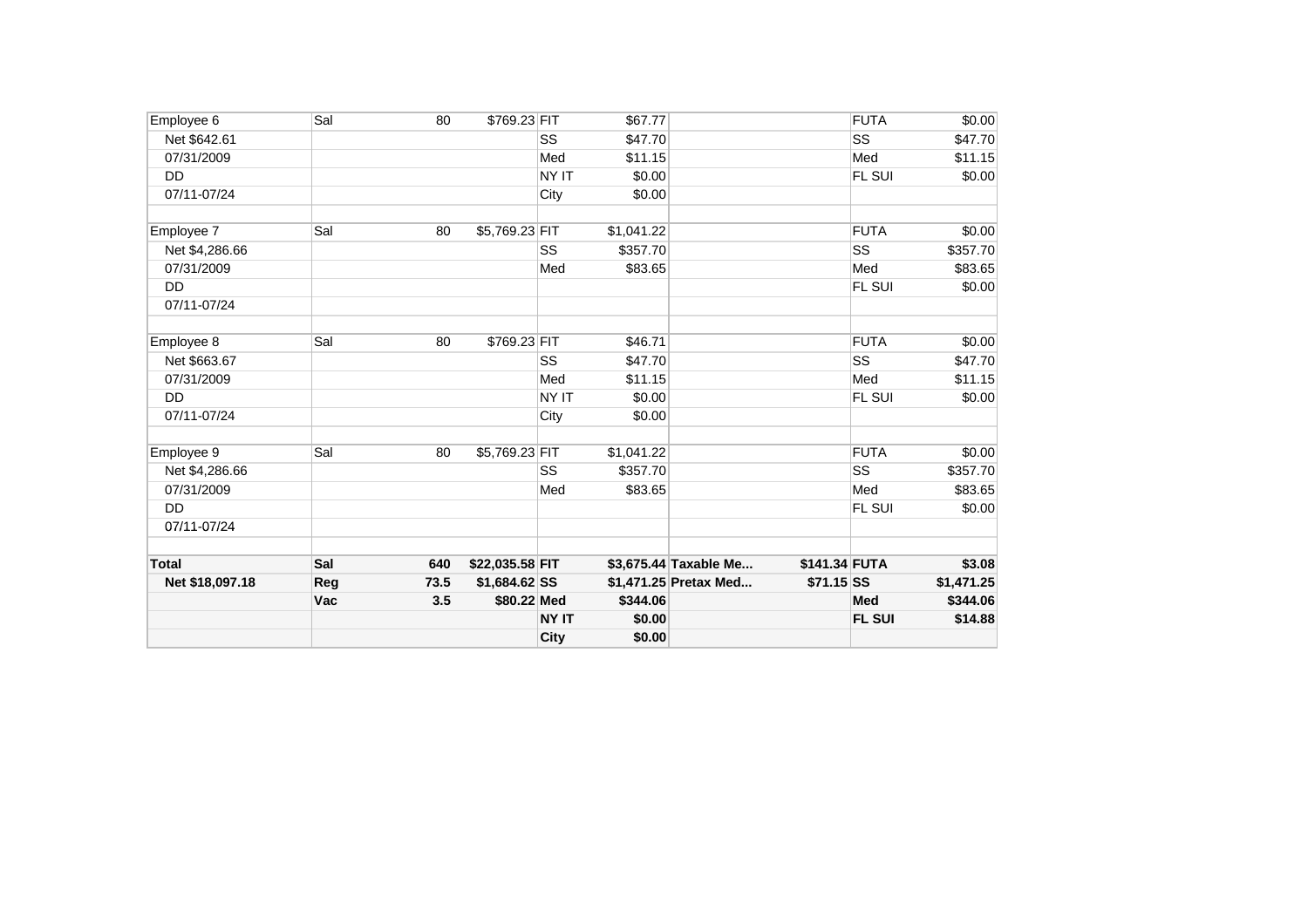

### **Payroll Summary**

| <b>Date</b> | <b>Name</b>   | <b>Net Amt</b> | <b>Hours</b> | <b>Taxes</b><br>Withheld | <b>Total</b>      | <b>Total</b> | <b>Employer</b> | <b>Total</b>   | <b>Check</b> |
|-------------|---------------|----------------|--------------|--------------------------|-------------------|--------------|-----------------|----------------|--------------|
|             |               |                |              |                          | <b>Deductions</b> | Pay          | Taxes           | Cost           | <b>Num</b>   |
| 07/31/2009  | Employee 1    | \$1,362.65     | 77           | \$331.04                 | \$71.15           | \$1,764.84   | \$129.56        | \$1,894.40 DD  |              |
| 07/31/2009  | Employee 2    | \$4,223.94     | 80           | \$1,403.95               | \$141.34          | \$5,769.23   | \$441.35        | \$6,210.58 DD  |              |
| 07/31/2009  | Employee 3    | \$812.41       | 80           | \$149.13                 | \$0.00            | \$961.54     | \$73.57         | $$1,035.11$ DD |              |
| 07/31/2009  | Employee 4    | \$1,463.38     | 80           | \$379.89                 | \$0.00            | \$1,843.27   | \$141.01        | \$1,984.28 DD  |              |
| 07/31/2009  | Employee 5    | \$355.20       | 80           | \$29.42                  | \$0.00            | \$384.62     | \$47.38         | \$432.00 DD    |              |
| 07/31/2009  | Employee 6    | \$642.61       | 80           | \$126.62                 | \$0.00            | \$769.23     | \$58.85         | \$828.08 DD    |              |
| 07/31/2009  | Employee 7    | \$4,286.66     | 80           | \$1,482.57               | \$0.00            | \$5,769.23   | \$441.35        | \$6,210,58 DD  |              |
| 07/31/2009  | Employee 8    | \$663.67       | 80           | \$105.56                 | \$0.00            | \$769.23     | \$58.85         | \$828,08 DD    |              |
| 07/31/2009  | Employee 9    | \$4,286,66     | 80           | \$1,482.57               | \$0.00            | \$5.769.23   | \$441.35        | \$6,210,58 DD  |              |
|             | <b>Totals</b> | \$18,097.18    | 717          | \$5,490.75               | \$212.49          | \$23,800.42  | \$1,833.27      | \$25,633.69    |              |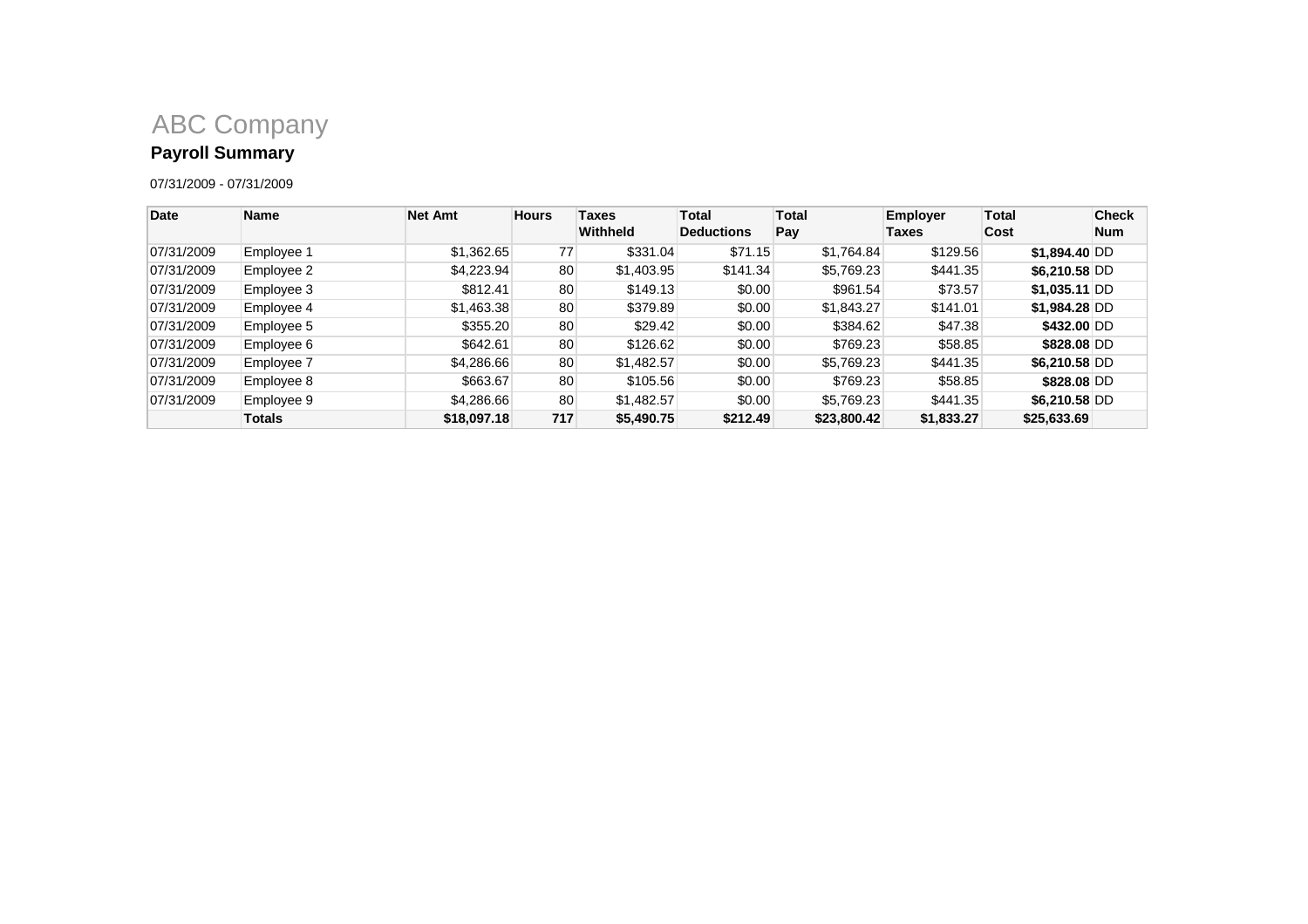# ABC Company

# **Total Pay**

| <b>Name</b>           | <b>Regular Pay</b> | <b>Salary</b> | <b>Vacation Pay</b> | <b>Total</b> |
|-----------------------|--------------------|---------------|---------------------|--------------|
| Employee 1            | \$1,684.62         | \$0.00        | \$80.22             | \$1,764.84   |
| Employee 2            | \$0.00             | \$5,769.23    | \$0.00              | \$5,769.23   |
| Employee 3            | \$0.00             | \$961.54      | \$0.00              | \$961.54     |
| Employee 4            | \$0.00             | \$1,843.27    | \$0.00              | \$1,843.27   |
| Employee 5            | \$0.00             | \$384.62      | \$0.00              | \$384.62     |
| Employee 6            | \$0.00             | \$5,769.23    | \$0.00              | \$5,769.23   |
| Employee 7            | \$0.00             | \$769.23      | \$0.00              | \$769.23     |
| Employee 8            | \$0.00             | \$769.23      | \$0.00              | \$769.23     |
| Employee 9            | \$0.00             | \$5,769.23    | \$0.00              | \$5,769.23   |
| <b>Employee Total</b> | \$1,684.62         | \$22,035.58   | \$80.22             | \$23,800.42  |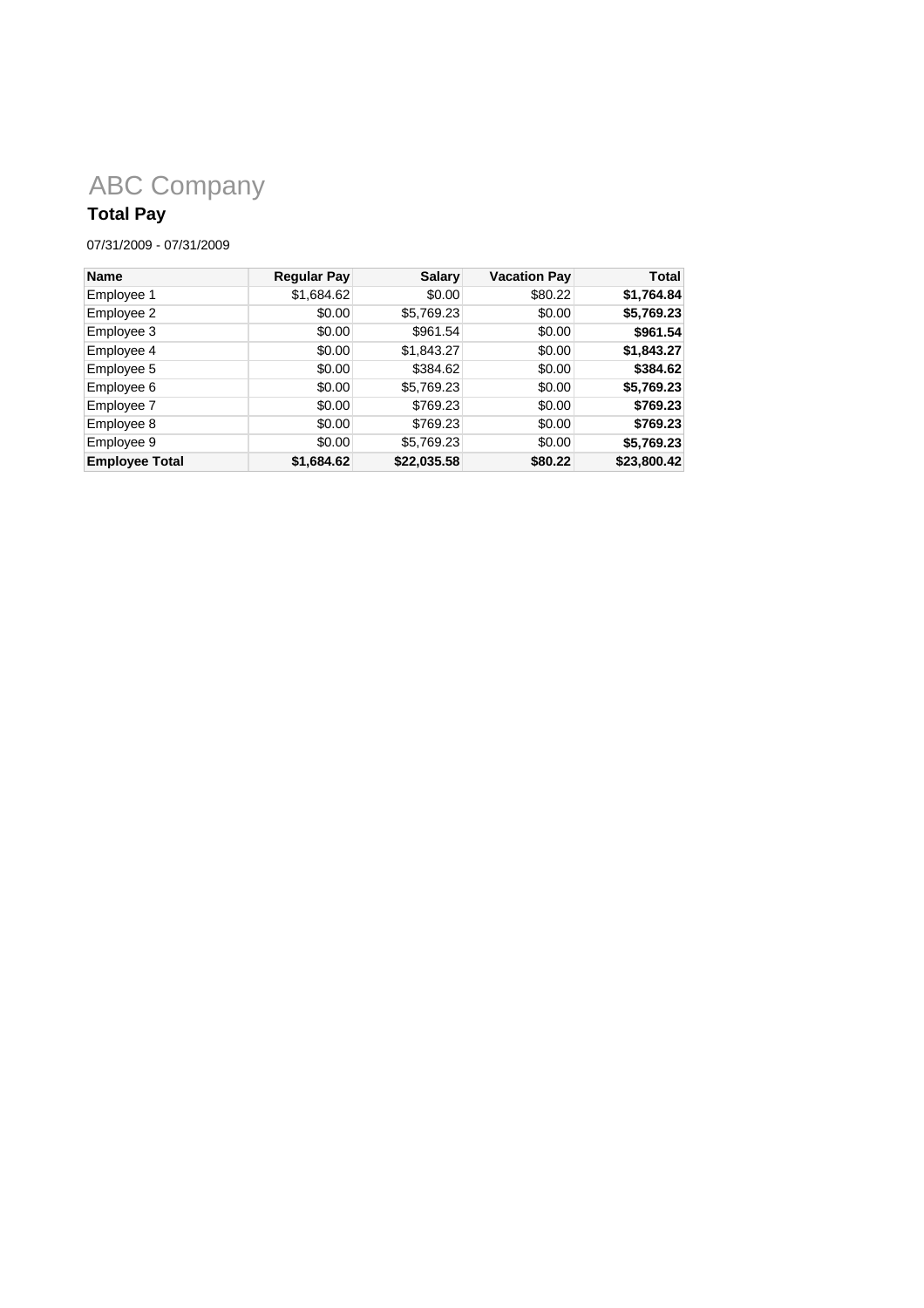## **Total Cost** ABC Company

| <b>Total Pay</b>                     |             |  |
|--------------------------------------|-------------|--|
| Paycheck Wages                       | \$23,800.42 |  |
| <b>Contractor Payment</b>            | \$0.00      |  |
| Reimbursements                       | \$0.00      |  |
| Total<br>\$23,800.42                 |             |  |
| <b>Net Pay</b>                       |             |  |
| Direct Deposit                       | \$18,097.18 |  |
| Checks                               | \$0.00      |  |
| Total                                | \$18,097.18 |  |
| <b>Deductions</b>                    |             |  |
| <b>Pretax Medical</b>                | \$71.15     |  |
| <b>Taxable Medical</b>               | \$141.34    |  |
| Total                                | \$212.49    |  |
| <b>Taxes (Employee and Employer)</b> |             |  |
| Federal Taxes (941/944)              | \$7,306.06  |  |
| Federal Unemployment (940)           | \$3.08      |  |
| FL Unemployment Tax                  | \$14.88     |  |
| NYS Income Tax                       | \$0.00      |  |
| Total                                | \$7,324.02  |  |
| <b>Total Cost</b>                    | \$25,633.69 |  |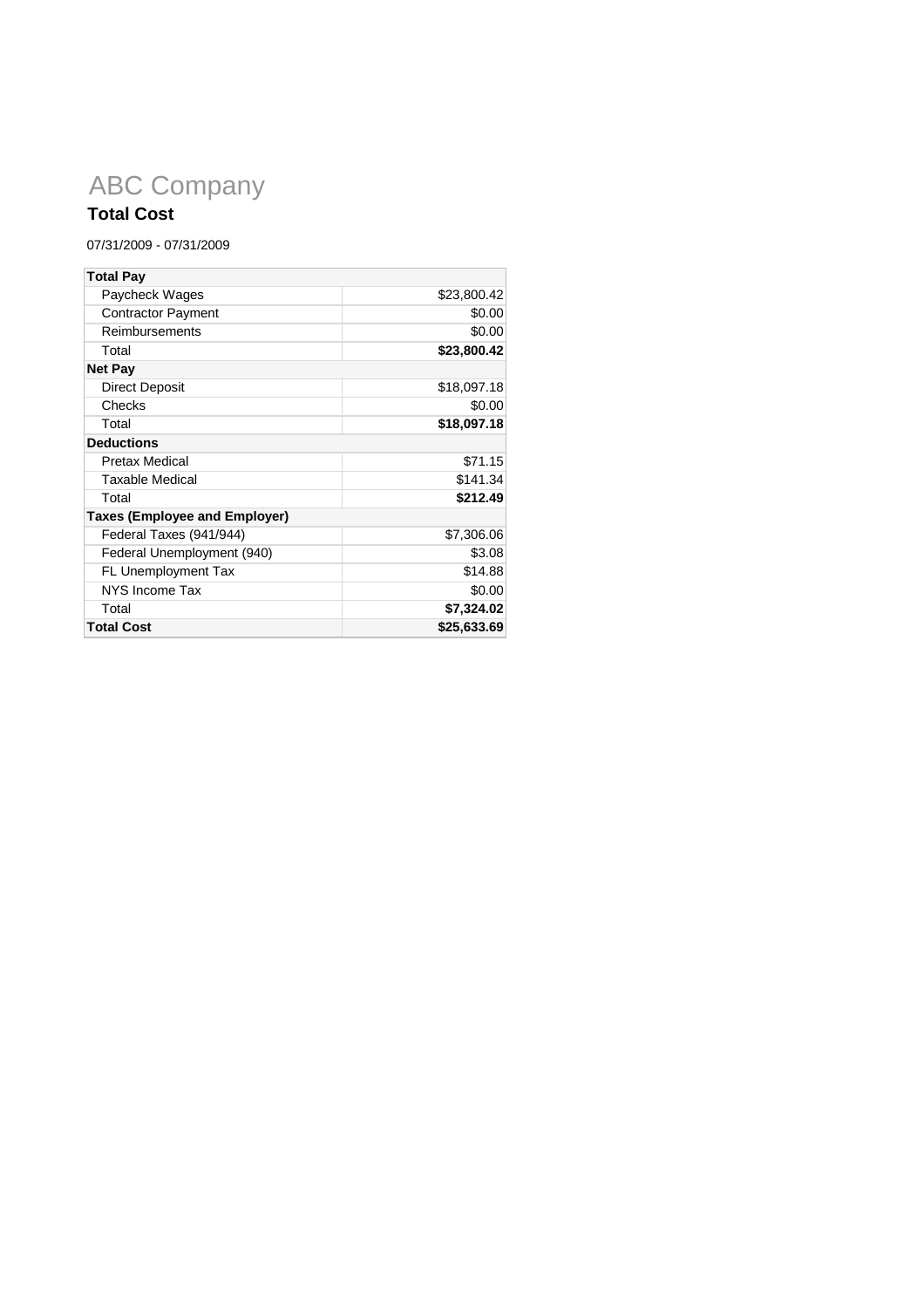## **Tax and Wage Summary** ABC Company

| Federal Taxes (941/944)           | <b>Total Wages</b> | <b>Excess Wages</b> | <b>Taxable Wages</b> | <b>Tax Amount</b> |
|-----------------------------------|--------------------|---------------------|----------------------|-------------------|
| Federal Income Tax                | \$23,729.27        | \$0.00              | \$23,729.27          | \$3,675.44        |
| Social Security                   | \$23,729.27        | \$0.00              | \$23,729.27          | \$1,471.25        |
| <b>Social Security Employer</b>   | \$23,729.27        | \$0.00              | \$23,729.27          | \$1,471.25        |
| Medicare                          | \$23,729.27        | \$0.00              | \$23,729.27          | \$344.06          |
| Medicare Employer                 | \$23,729.27        | \$0.00              | \$23,729.27          | \$344.06          |
| <b>Total</b>                      |                    |                     |                      | \$7,306.06        |
|                                   |                    |                     |                      |                   |
| <b>Federal Unemployment (940)</b> | <b>Total Wages</b> | <b>Excess Wages</b> | <b>Taxable Wages</b> | <b>Tax Amount</b> |
| <b>FUTA Employer</b>              | \$23,729.27        | \$23,344.65         | \$384.62             | \$3.08            |
| <b>Total</b>                      |                    |                     |                      | \$3.08            |
|                                   |                    |                     |                      |                   |
| <b>FL Unemployment Tax</b>        | <b>Total Wages</b> | <b>Excess Wages</b> | <b>Taxable Wages</b> | <b>Tax Amount</b> |
| FL SUI Employer                   | \$23,729.27        | \$23,344.65         | \$384.62             | \$14.88           |
| Total                             |                    |                     |                      | \$14.88           |
|                                   |                    |                     |                      |                   |
| <b>NYS Income Tax</b>             | <b>Total Wages</b> | <b>Excess Wages</b> | <b>Taxable Wages</b> | <b>Tax Amount</b> |
| NY Income Tax                     | \$1,538.46         | \$0.00              | \$1,538.46           | \$0.00            |
| NY City Income Tax                | \$1,538.46         | \$0.00              | \$1,538.46           | \$0.00            |
| Total                             |                    |                     |                      | \$0.00            |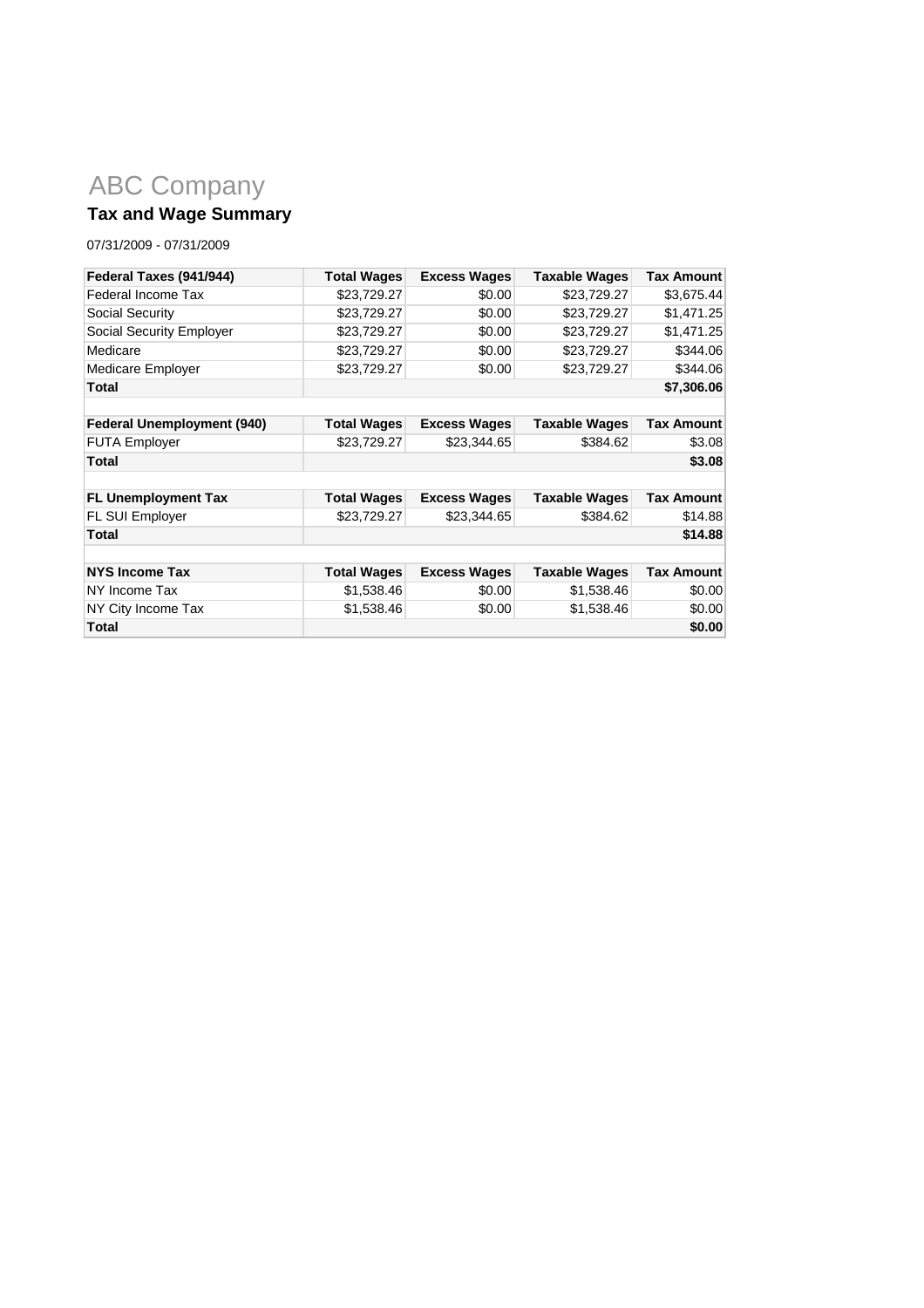# ABC Company

## **Tax Liability**

| Federal Taxes (941/944)           | <b>Tax Amount</b> | <b>Tax Paid</b> | <b>Tax Owed</b> |
|-----------------------------------|-------------------|-----------------|-----------------|
| Federal Income Tax                | \$3,675.44        | \$3,675.44      | \$0.00          |
| <b>Social Security</b>            | \$1,471.25        | \$1,471.25      | \$0.00          |
| Social Security Employer          | \$1,471.25        | \$1,471.25      | \$0.00          |
| Medicare                          | \$344.06          | \$344.06        | \$0.00          |
| Medicare Employer                 | \$344.06          | \$344.06        | \$0.00          |
| <b>Totals</b>                     | \$7,306.06        | \$7,306.06      | \$0.00          |
|                                   |                   |                 |                 |
| <b>Federal Unemployment (940)</b> | <b>Tax Amount</b> | <b>Tax Paid</b> | <b>Tax Owed</b> |
| <b>FUTA Employer</b>              | \$3.08            | \$0.00          | \$3.08          |
| Totals                            | \$3.08            | \$0.00          | \$3.08          |
|                                   |                   |                 |                 |
| <b>FL Unemployment Tax</b>        | <b>Tax Amount</b> | <b>Tax Paid</b> | <b>Tax Owed</b> |
| FL SUI Employer                   | \$14.88           | \$0.00          | \$14.88         |
| <b>Totals</b>                     | \$14.88           | \$0.00          | \$14.88         |
|                                   |                   |                 |                 |
| <b>NYS Income Tax</b>             | <b>Tax Amount</b> | <b>Tax Paid</b> | <b>Tax Owed</b> |
| NY Income Tax                     | \$0.00            | \$0.00          | \$0.00          |
| NY City Income Tax                | \$0.00            | \$0.00          | \$0.00          |
| <b>Totals</b>                     | \$0.00            | \$0.00          | \$0.00          |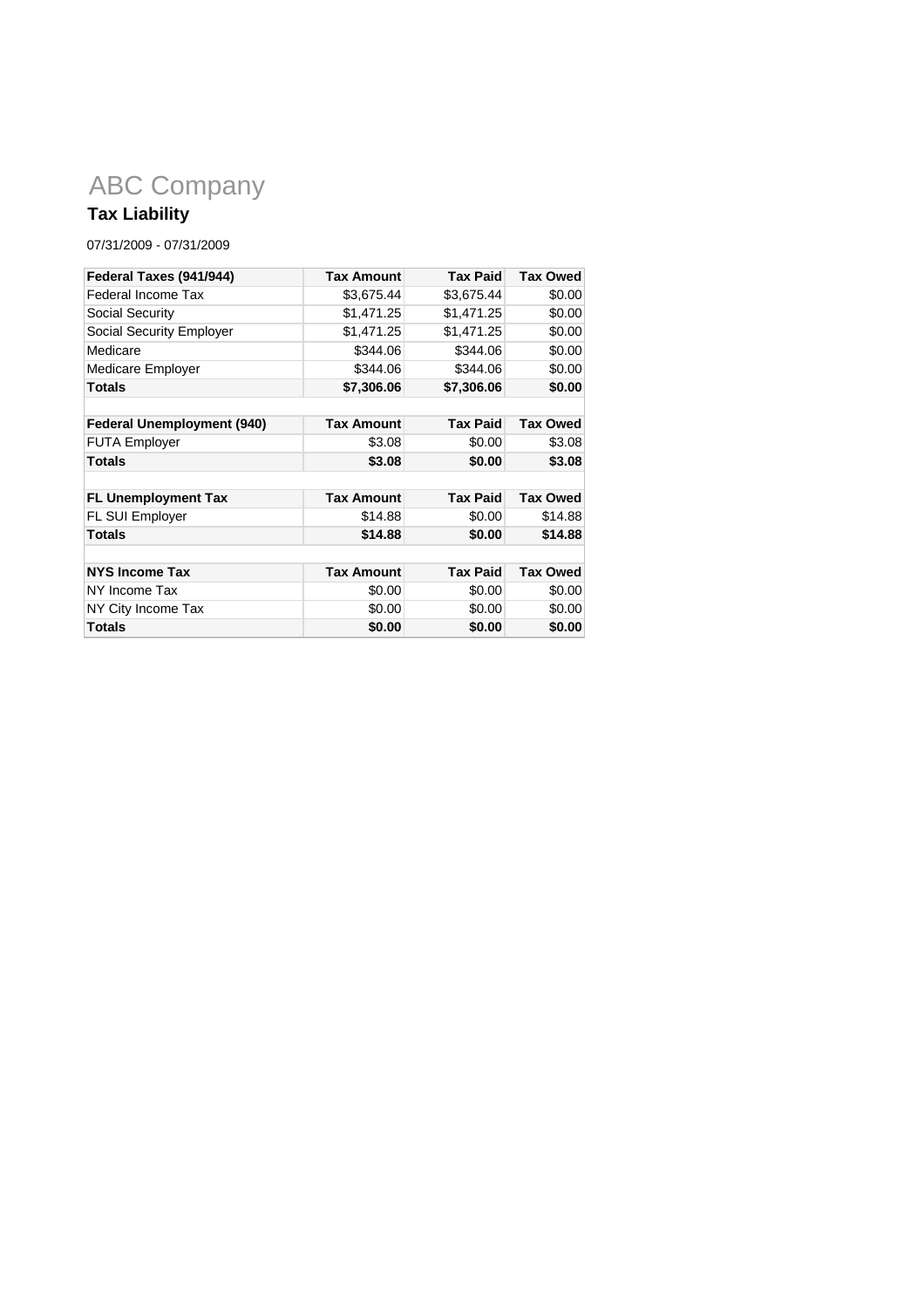ABC Company

## **Tax Payments**

| <b>Payment Date</b> | <b>Tax Pavment</b>      | <b>Net Amt</b> | <b>Period Start</b>   | <b>Period End</b> | <b>Check Num</b> |
|---------------------|-------------------------|----------------|-----------------------|-------------------|------------------|
|                     |                         |                |                       |                   |                  |
| 08/05/2009          | Federal Taxes (941/944) |                | \$7,306,06 07/29/2009 | 07/31/2009        | E-Pavment        |